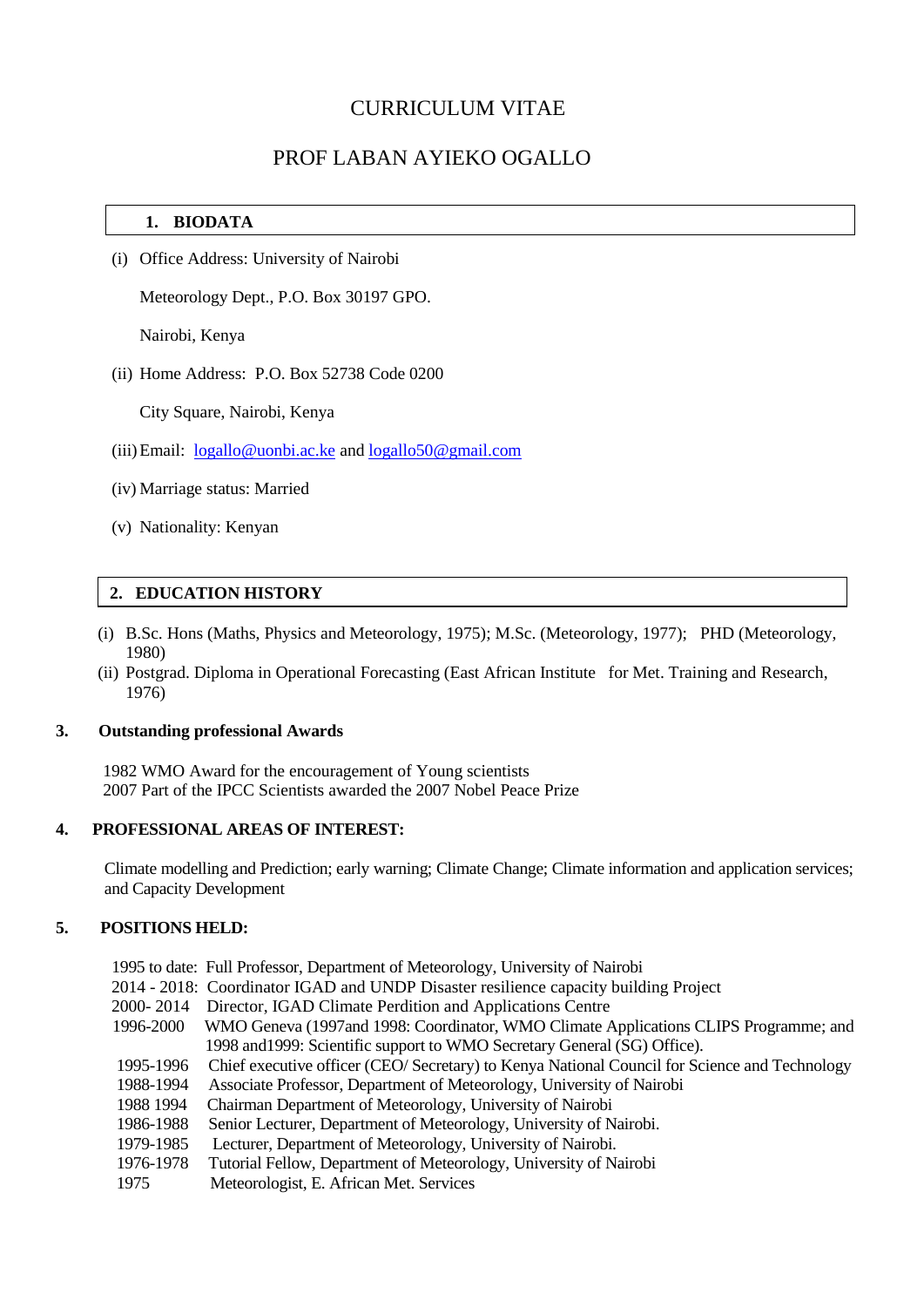## **6. RELEVANT EXPERIENCES AND PROFESSIONAL SERVICES**

- **6.1 2015-18:** Coordinated IGAD/UNDP project to build capacity for 11 countries in the Greater Horn of Africa to maximize the use of climate products and services in strengthening regional Disaster resilience capacity in response to the 2011 Decision of the summit IGAD and EAC Heads of States and Governments on the Horn of Africa Drought crisis and Commitment to Sustainable Solution
- **6.2 2000-2014:** Director IGAD Climate Prediction and Application Centre (ICPAC)
	- Was the founding Director and Chief Executive Officer (CEO) for IGAD Climate Prediction and Application Centre (ICPAC). ICPAC is an institution of the Intergovernmental Authority on Development (IGAD), with mission to foster, through a whole set of programs, subregional and national capacity for climate information, prediction products and services, early warning, and related applications as a contribution to sustainable development in the IGAD sub-region. The member countries include 11 the IGAD and East Africa Community (EAC) member countries: Djibouti, Eritrea, Ethiopia, Kenya, Somalia, South Sudan, Sudan , Uganda , Burundi, Rwanda and Tanzania
	- Nurtured evolution of ICPAC from a regional UNDP/WMO project for Drought monitoring to become one of the major regional climate centers in the world today, which has the privilege of being designated as a WMO regional Climate center.
	- Pioneered ICPAC regional climate outlook forums within the frame work of WMO Global Climate outlook forums (GCOFs) for enhancing applications of seasonal climate prediction and early warning knowledge. ICPAC is currently a global leader in RCOFs having held to date over 50 such forums. Many regional climate sensitive socio-economic sectors are now active participants in ICPAC RCOFs
	- Helped ICPAC to acquire resources for various multi million dollars projects for capacity development and improvement of regional climate knowledge, as well as applications of climate products and services. One of the projects included the building modern fully equipped ICPAC headquarters through IGAD /AfDB funding
	- Coordinated provision for strong ICPAC and NMHSs collaboration as well as links with regional universities and research centres to support integrated regional research and applications of climate products and services;

## **6.3 Member of the Scientific Advisory Committee for Climate Research for Development (CR4D) Scientific Advisory Committee (2019- 2021)**

- •Member of the WMO Scientific Advisory Panel (SAP)
- Scientific Advisory Panel was established by WMO Congress to provide forward-looking strategic advice on emerging challenges and opportunities to the highest WMO governing bodies, that is, the World Meteorological Congress and the Executive Council.
- SAP is expected to play a fundamental advisory role in WMO transition to a better integrated organization with global standing and visibility as a leading scientific organization in the fields of weather, climate, water and related environmental and social sciences.

# **6.4 Scientific support to UN Inter-Agency Task Force on Disaster Reduction, and UNISDR**

- Member of the UN Inter-Agency Task Force on Disaster Reduction 2000-2006
- Member of the IDNDR Scientific and Technical Committee (STC), 1996-2011. The inter-Agency IDNDR Scientific and Technical Committee (STC) was to advise the UN Secretary-General on matters related to disaster reduction, support the application of Science and Technology in disaster prevention
- Member of the UNISDR Scientific and Technical Advisory Group (STAG), 2012- 2017. The purpose of the UNISDR Scientific and Technical Advisory Group is to provide substantive technical advice and support in the formulation and implementation of activities carried out by the broad International Strategy for Disaster Risk Reduction (ISDR) community.
- **6.5 Member of the Scientific Advisory Committee for Climate Research for Development (CR4D) Scientific Advisory Committee (2015- to date)**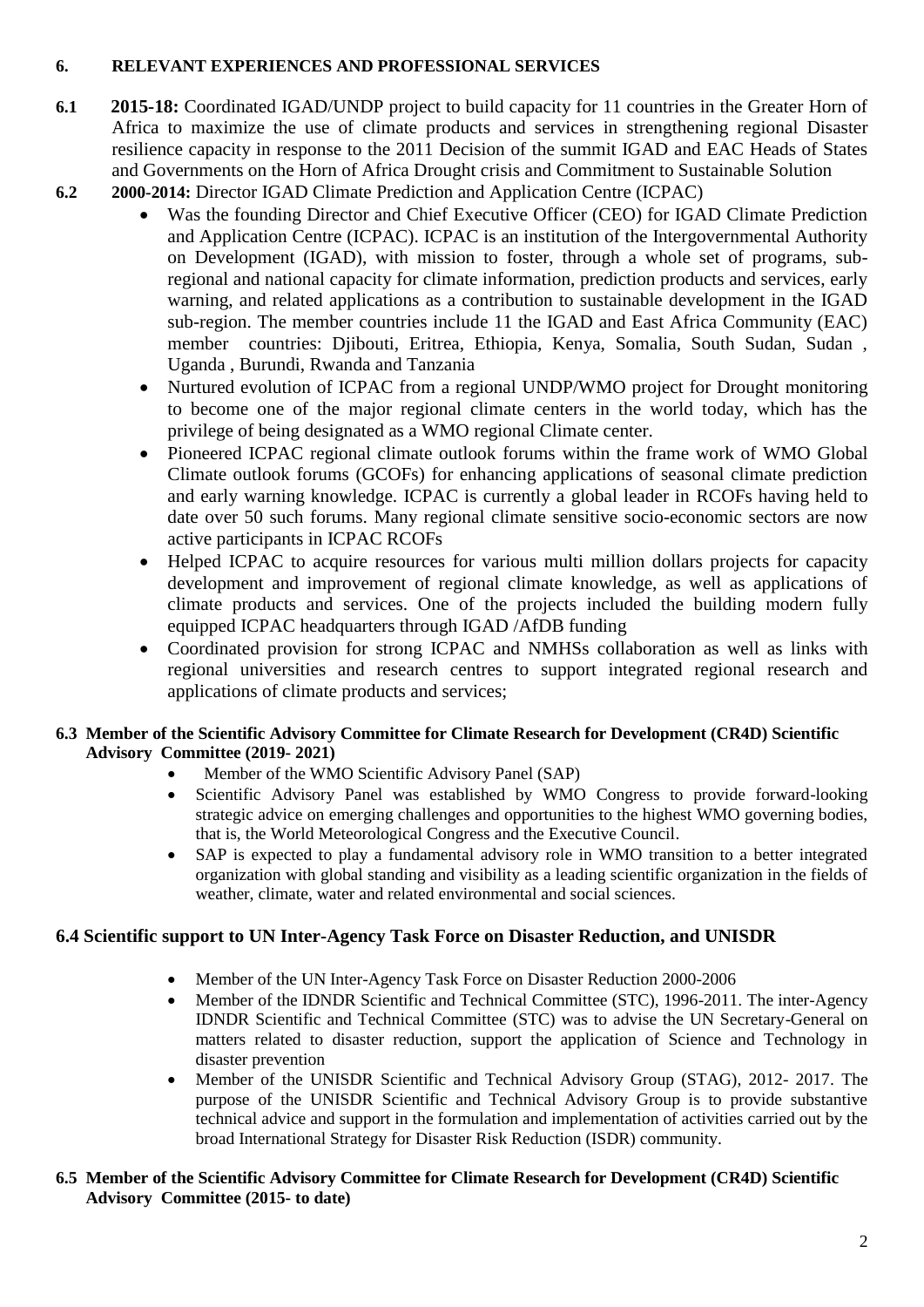• CR4D is an initiative supported by partnership between African Climate Policy Centre (ACPC) of the United Nations Economic Commission for Africa (UNECA), the African Ministerial Conference on Meteorology (AMCOMET), the World Meteorological Organization (WMO), and the Global Framework for Climate Services (GFCS).

### **6.6 Member of the Results Management Council of the World Bank Global Facility for Disaster Reduction And Recovery (GFDRR) management board 2011-2014**

• . GFDRR is a global partnership that helps developing countries better understand and reduce their vulnerabilities to natural hazards and adapt to climate change. Working with over 400 local, national, regional, and international partners, GFDRR provides grant financing, technical assistance, training and knowledge sharing activities to mainstream disaster and climate risk management in policies and strategies. It is managed by the World Bank, GFDRR is supported by 34 countries and 9 international organizations

### **6.7 Few other relevant scientific supports**

- Was a Member of the UN Ad Hoc Committee on Global Terrestrial Observational System (GTOS)
- Was a Member of the Joint Steering committee for Global climate observation system (GCOS)
- Has been a member of the Steering committee for World Climate Research Programme (WCRP)
- Has been a Member of the Scientific Advisory Committee (SAC) of the African Center of Meteorological Application for Development (ACMAD)
- Was a member of the UNEP Risø Centre Consultative Group (Risø National Laboratory for Sustainable Energy (hosted by Technical University of Denmark)
- Has provided scientific and technical support to the UN Intergovernmental Panel on Climate Change (IPCC) at various levels
- Supported the development of the climate change strategies for African Union (AU) and East African Community(EAC)
- Was a Secretary (CEO), Kenya National Council of Science and technology (NCST) coordinating all national Science and Technology issues
- Full Professor and was a Chairman Department pf Meteorology, and has linkage with many academic institutions world wide

## **7. Professional societies**

- Is a fellow of the World Academy of Sciences (TWAS), African Academy of Sciences (AAS), Kenya Academy of sciences, Kenya Met Society and was a fellow of the Royal Met Society.
- Reviewer and Editor of several professional journals
- Is currently serving and / or has served in various capacities in many international, regional and national Scientific programmes
- Has supervised and also examined very many MSc and PhD student all over the world

# **8. SOME OF THE MAJOR PUBLICATIONS**

- 1. **Ogallo, L. A** 1977: Periodicities and trends in the annual rainfall over Africa. *MSc. thesis, Department of Meteorology, University of Nairobi, Kenya*
- 2. **Ogallo, L. A**., 1979: Rainfall variability in Africa. *Mon. Wea. Rev., 107,* 133 -1139.
- 3. **Ogallo, LA.,** 1980: Time series analysis of rainfall in East Africa, PhD *Thesis Met. Dept., University of Nairobi,* Kenya.
- 4.**Ogallo, L. A.,** 1980: Regional Classification of East African Rainfall into Homogeneous regions using the method of principal component analysis. *Statist. Climatology, 13,* 255-266, Elsevier.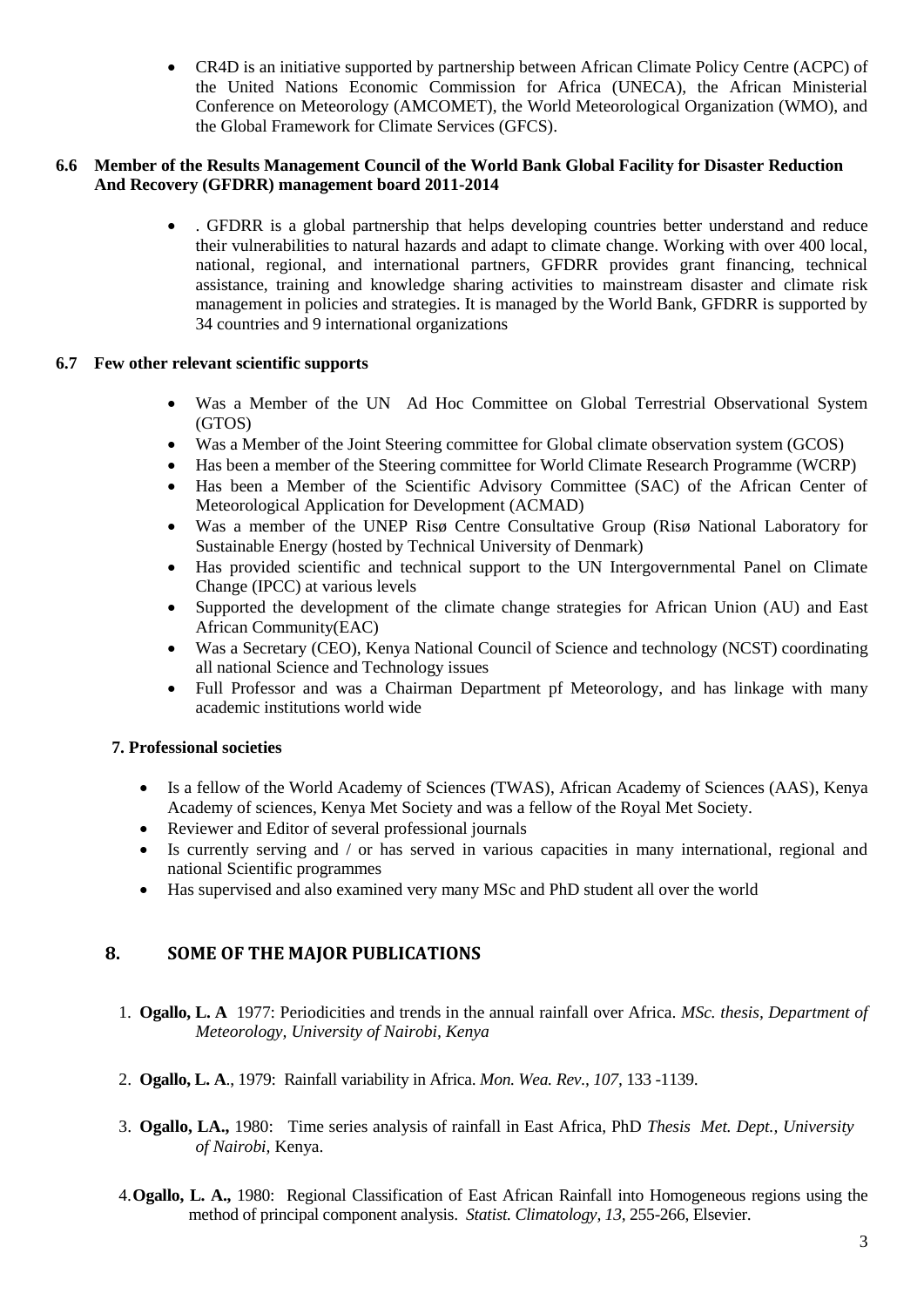- 5. **Ogallo, L. A**., 1981: Rainfall characteristics in the arid and semiarid regions of Kenya. *Kenya, Geographer 5, 28 32.*
- **6.****Ogallo, L. A**., 1982: Trends of rainfall in East *K.J.S.T.(A), 2,* 83-99.
- **7. Ogallo L.A,** 1981: The nature of homogeneity in rainfall records over East Africa. KMD Res. Report No. 4/81
- *8.* **Ogallo, L. A**., 1982: Quasi-period patterns in the East African rainfall records. KMD Res Report *3,* 43-54.
- **9. Ogallo, L. A**., 1984: Variations and change in climate in Sub-Sahara Africa. *Advancing Agricultural, 312. Commonwealth Agricultural Bureaux, London; U.K.*
- **10. Ogallo, L. A**., 1984: Temporal fluctuations of seasonal rainfall patterns in East Africa. *Mausam, Vol. 35 No. 2,* 175-180.
- **11. Ogallo, L. A**., and W. A. Chillambo, 1984: Daily characteristics of the wet and dry spells in Tanzania *EAFRO J., Vol. 47,* 87-95.
- **12. Oteng'i, S. B. B., and L. J. Ogallo, 1984:** Persistence of daily rainfall over some parts of Kenya. *WMO GATE, EAMEX and tropical Met.* 18 pp
- **13. Bazira, E. and L. J. Ogallo,** 1985: Daily rainfall characteristics over Uganda. *Proc Met Research in Eastern and Southern Africa,* 152 – 155
- **14. Ogallo, L. A**., Glantz, H. M. Katz, R. W., and Magalhase, 1985: Drought and Desertification follow the

plow. *NCAR 3141/20 May 1985, 35 pp.*

- **15. Ogallo, L. A**., 1986: Stochastic modelling of Areal annual rainfall records in East Africa. *J. Applied Statist. 13* 49-56.
- *16.* **Ogallo, L. A**., 1987: Global Climate System, Eastern Africa *WMO, CSM R84/86,* 39-40.
- *17.* **Ogallo, L. A.,** 1987: Climate data processing. *WMO Regional Training Seminar for the National*

*Instructors for Regions I and IV, 26-10 to 6-11* 

- **18. Ogallo L J and K A Suleiman, 1987**: Rainfall characteristics in East Africa during the El-Nino years. WMO *Proc Met Res. in Eastern and Southern Africa,* pp 76-80.
- **19. Ogallo, L. A**., 1987: Global Climate System, Eastern Africa *WMO, CSM R84/86,* 39-40.
- **20. Ogallo L.A., 1987:** Some weather systems associated with the rainfall anomalies over Eastern, Central, and Southern Africa. Africa *WMO, CSM R84/86*, 129-132
- **21. Ogallo, L. A**., 1988: Relationships between seasonal rainfall in East Africa and the Southern oscillation. *J. Climatology* 8, 31 34.
- **22. Ouma G.O., L.A. Ogallo and O.S. R.V. Kumar** 1988: Relationship between Cold Cloud Duration and rainfall over southern Tanzania. *METEOSAT, ISSN* 1011-3932, 305-308.
- **23. Ogallo, L. A**., 1987: Global Climate System, Eastern Africa *WMO, CSM R84/86,* 39-40.
- **24. Ogallo, L.A.,** 1988 Climatology of rainfall of East Africa. *WMO TMRP, Rept. No. 28*, 136-142
- **25. Ogallo, L. A**., 1989: The spatial and temporal clusters of East African seasonal rainfall derived from Factor Analysis, *J. Climatology, 9, 145-163.*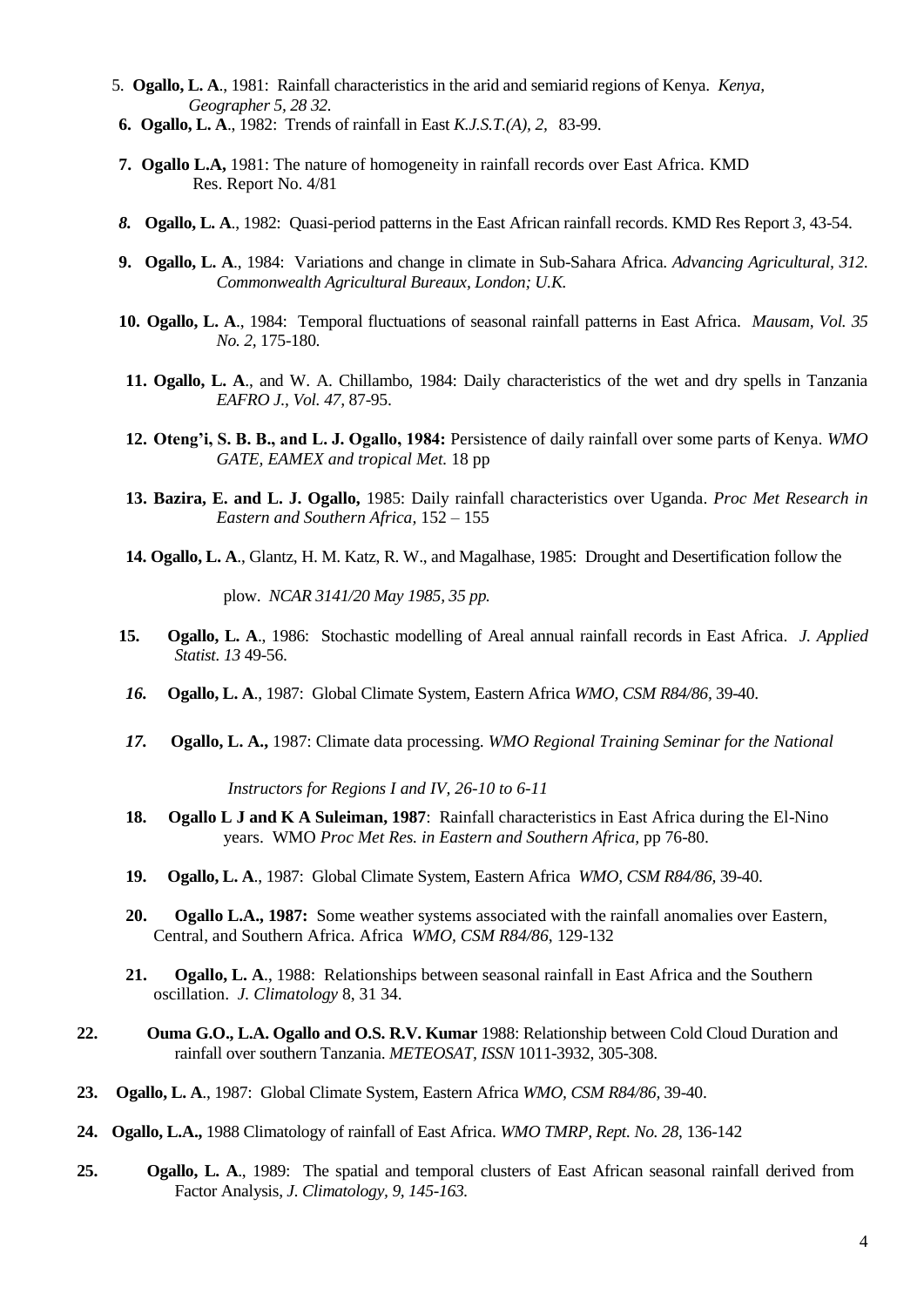- **26. Ogallo, L. A**., 1989: The Teleconnections between the global seas surface temperatures and seasonal rainfall over East Africa. *J. Japan Met. Soc., Vol. 66, No. 6,* 807-822.
- **27. Oludhe, C. and L. A. Ogallo**, 1989: Statistical characteristics of the daily wind spends over Kenya. *J. Applied Stat. 16, 3,* 331-344.
- **28. Ogallo, L. A., and Kumar, O.S.R.U,B. Bundi,** 1989: Relationships between East African Seasonal rainfall and the Indian monsoons. *Bulletin American Met. Soc.,* 13 pp.
- **29. Ogallo, L. A., and A. Alusa** 1989: Expected changes in East Africa coastal region as a result of global warming and sea level use. *UNEP/OCA/WG6/3,* 13pp.
- **30. Ogallo L. A., Kumar, O.S.R.U.B. and G. B. Nnko** 1989: Estimation of tropics South Indian Ocean rainfall using satellite derives highly reflective cloud cover frequency. *Bull. America. Soc.,* 12 pp.
- **31. Ogallo, L. A**., 1989: Drought and Desertification *WMO Tech. Note wcap-7,* 73 pp.
- **32. Oludhe, C. and L. A. Ogallo**, 1990: Space-time variability of the surface wind power densities of Kenya. *Inter. J. Global energy Issues, 2, 2,* 132-140.
- **33. Oludhe, C. and L. A. Ogallo,** 1990: Vertical variations of the wind power densities over Kenya. *Discovery and Innovation, 2, 1,* 73-80.
- *34.* **Ogallo, L. A., and Krishnamurti, T.N**., 1990: *Climate Atlas of Africa, FSU-89-13, Florida State University, 419 pp.*
- **35. Ogallo, L. A., and A. Alusa**, 1991: An overview of the expected climate change on Eastern African region, *UNEP (OCA/PAC WG 6/4),* 40pp.
- **36. Ogallo, L. A.,** 1991: *The Dry Land of Kenya. Drought follows the plough.* 31-68: Cambridge University Press.
- **37. Ogallo, L. A., M. S. Rao and W. N. Gathungo**: 1992: Radio Climatology near the surface over Kenya. *J. African. Met. Soc., 1, 1,* 90-114.
- **38. Ogallo, L.A 1992:** Global Climate Change. Impacts on Kenya. *Global Environmental concerns, 7-21, Kenya Museum Society*
- **39. Ogallo L. A.,** 1993: Dynamics of Climate Change over Eastern African *Proc. Indian Academy of Sciences, 102, 1,* 203 217.
- **40. Basalirwa C. P. K., L. A. Ogallo and F. M. Mutua** 1993: The design of a Regional Minimum Rain gauge Network. *Water Resource Development, 94,* 411-424.
- **41. Ogallo L. A**. 1993: Validity of the ENSO-related impacts in Africa *NCAR-UNEP,* 58-64.
- **42. Ogallo L.A**, 1993: Climate change signals over eastern and southern Africa. *Proc. WMO. Tech Met Research in eastern and southern Africa*, pp41-46
- **43. Ogallo L. A. and Krishnamurti T.N.** 1994. *Climate Atlas of Africa Volume II: 1980-89*: *Florida State University,* 697 pp.
- **44. Ogallo L. A. and R. Okoola** 1994: Characteristics of QBO in Kenya and their predictability potential for seasonal rainfall, *Mausam, 45,* 57-62.
- **45. Ogallo L. A**. 1994: Drought and Desertification: An overview. *WMO Bull, 43, 1,* 18-22.
- **46. Ogallo L. A.** 1994: Post Impacts Syndromes of Drought response Strategies in Africa. *ENSO/FEWS, UNEP, 12pp*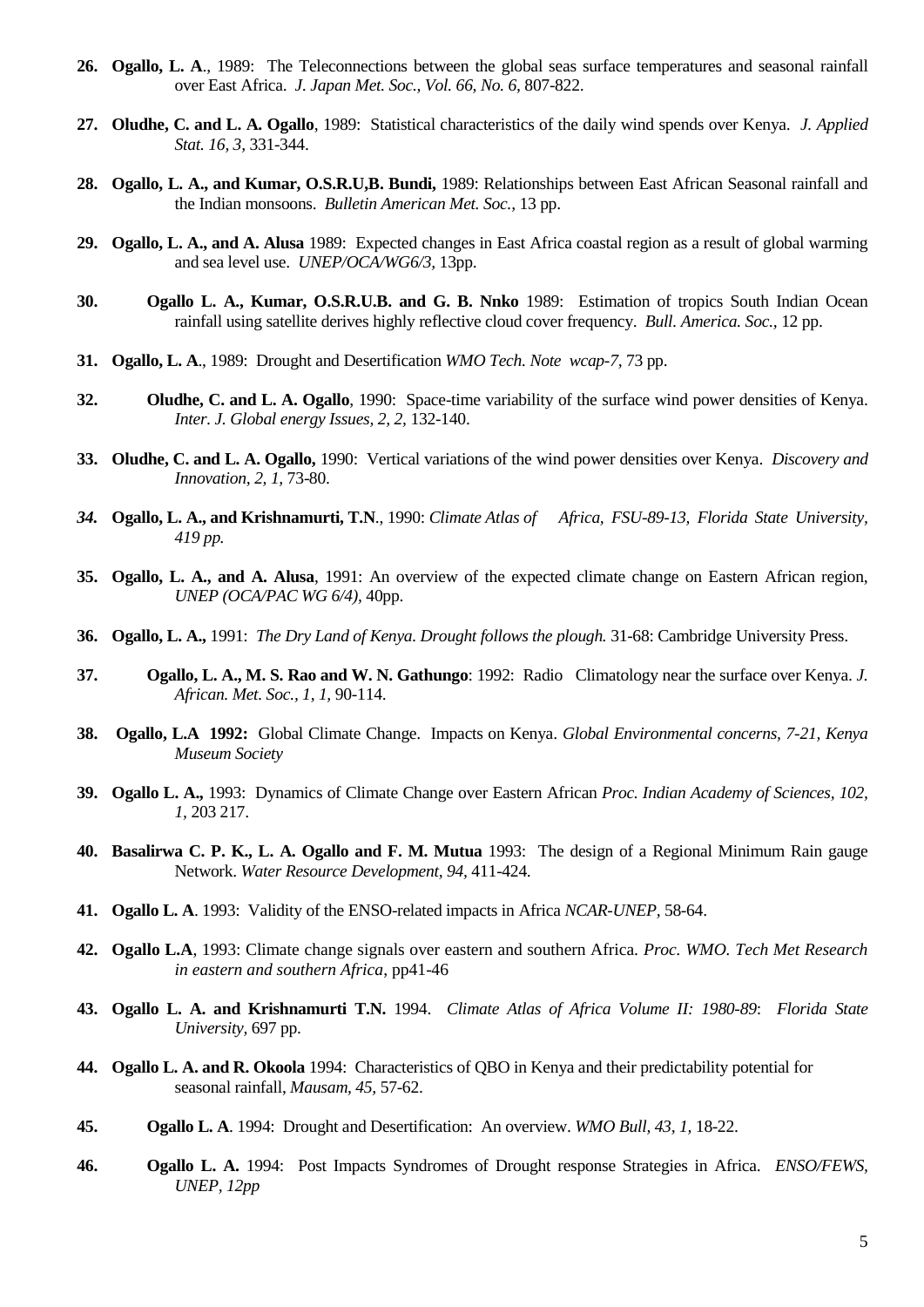- **47. Nyakwada W., L.A. Ogallo, and E.K. Anyamba** 1995. Relationship between Outgoing long wave radiation (OLR) and rainfall over East Africa *J.African Met. Soc., 2, No. 1,* 19-34.
- **48. Ouma, G.O., Ogallo L.A. and O.S. R.V. Kumar** 1995: Satellite remote sensing estimates of point and a real rainfall over parts of East Africa. *J.African Met. Soc., 2, No. 1,* 80-92.
- **49. Ogallo L.A. and S. Marigi** 1995: Rating of Solar energy systems in Nairobi, Kenya. *J.African Met. Soc., 2, No. 1,* 47-64.
- **50. Ogallo L.A**. 1995: Global Monitoring of terrestrial ecosystems, challenges for the developing countries. *Global monitoring of Terrestrial ecosystems, PP 105-109 Ernst and Sohn.*
- *51.* **Ogallo L. A**. et. al. 1995: The global change phenomenal and building a stable climate. *A climate for*  Development, Acts, 1995,1-84
- *52.* **Karl TR, Jouzel J, Gruza GV and L.A Ogallo** 1996: Observed Climate Variability and Change, The IPCC Second Scientific Assessment.; 1996
	- *53.* **Sun, L., F. H. M. Semazzi, F. Giorgi, and L. J. Ogallo** 1999a: Application of the NCAR Regional Climate Model to Eastern Africa. Part I: Simulations of Autumn Rains of 1988. *J. Geophy.Res. J. Gophy. Research, 104, 6, 6529*-6548*.*
	- **54. Sun, L., F. H. M. Semazzi, F. Giorgi, and L. Ogallo** 1999b: Application of the NCAR Regional Climate Model to Eastern Africa. Part II: Simulations of Interannual Variability. . J. Geophy.Res. J. Gophy. Research, 104, 6, 6549-6562
	- **55. Ogallo,L.A.; J. Mason;S.M. Kinguyu; B.S. Nyenzi, E. Matari; G. Mimmack** 1999: Indices and indicators of climate change in Africa: *J. African Met Soc,4 No 2*,17-29
	- **56. Ogallo, L.A. and E. Bazira** 1999:Potential of seasonal rainfall prediction over East Africa as derived from SST modes of the neighbouring oceans *J. African Met Soc,4 No 2*,63-80
	- **57. Ogallo, L.A.** 2000, Predicting drought in Kenya- Prospects and challenges, Drought, 1*, Inst. Sc, Information*, 52-67.
	- *58.* **Ogallo, L.A, T.Keane, and M.S. Boulahya** 2000, Applications of seasonal to Inter-annual predictions in agricultural planning and applications *International J. Agricultural and forest meteorology, 103*, 159-166
		- *59.* **Indenje M., F.H.M. Semmazi, L.A.Ogallo** 2000, ENSO Signals in East African rainfall seasons. *J. Climatol, 20*, 19-40.
		- *60.* **Ogallo L.A., Kinguyu, S.M., and E.K. Anyamba** 2000: Recent trends of Maximum and Minimum surface temperatures over eastern Africa. *J. Climate,13,2876-2886*
		- **61. Indeje, M., F. H. M. Semazzi, and L. J. Ogallo**, 2000: ENSO signals in East African rainfall and their prediction potentials. Int. J. Climatol. 20, 9-46.
		- **62. Karanja F, Ogallo LJ, Mutua FM, Oludhe C, S.M Kisia** 2000. *[Kenya country case study:](https://profiles.uonbi.ac.ke/fmutua/publications/kenya-country-case-study-impacts-and-responses-1997-98-el-nino-event)  [Impacts and responses to the 1997-98 El Nino event](https://profiles.uonbi.ac.ke/fmutua/publications/kenya-country-case-study-impacts-and-responses-1997-98-el-nino-event)*. *UNEP,NCAR, WMO*, Report 43pp
		- **63. Akunda E, Ogallo LA , Ambenje PG, and Z.K.K Atheru**: 2000. Regional climate forecasts for enhanced food production to alleviate rural poverty around the Lake Victoria Region, *Drought Monitoring Center Nairobi (DMCN) 2000.*
		- *64.* **Indeje, M., F. H. M. Semazzi, L. Xie and L. J. Ogallo**, 2001: Mechanic model simulations of the east African climate using NCAR regional model: Influence of large scale orography on Turkana low level Jet*, J. Climate,* 14,68-82.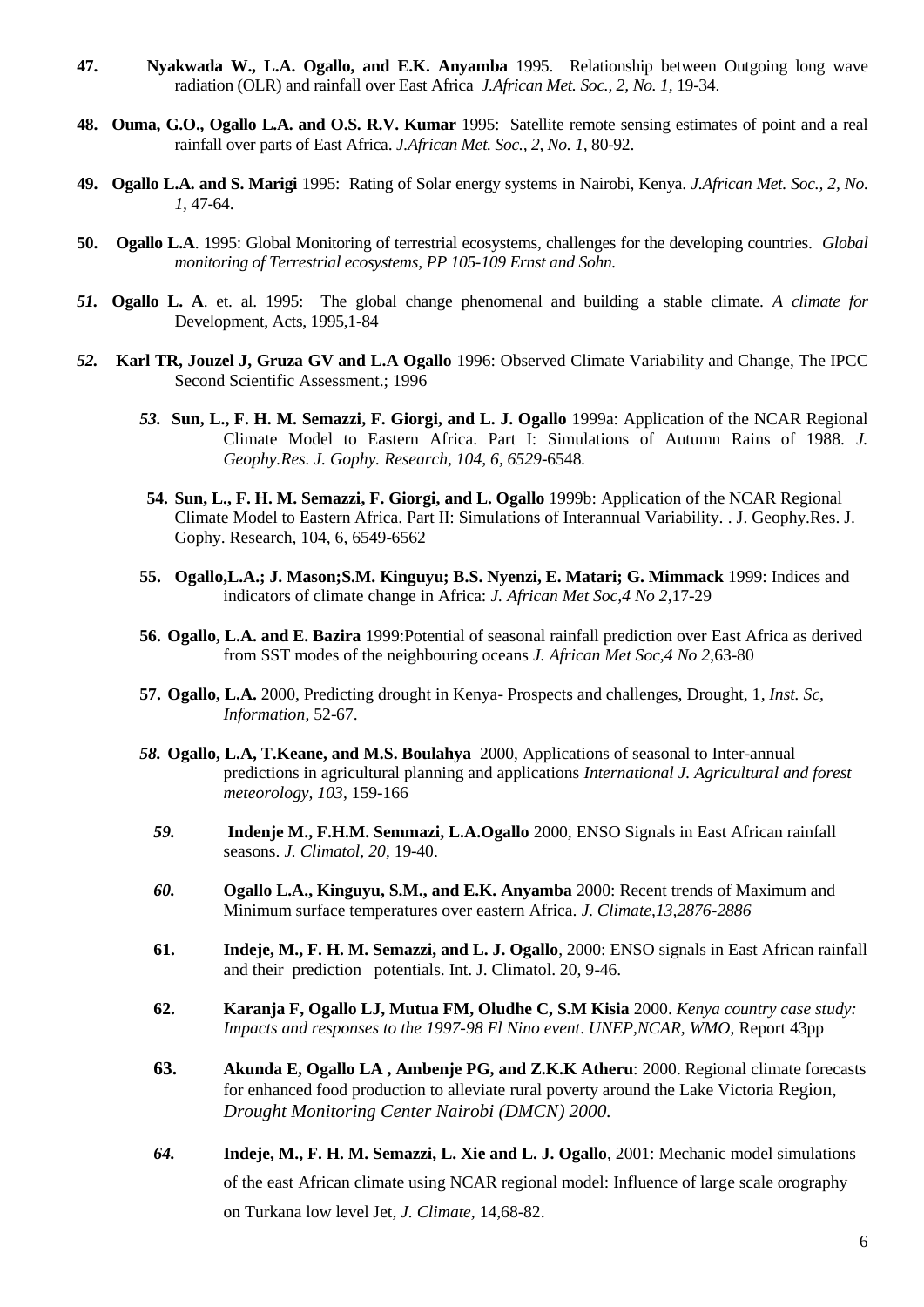### *65. A***mbenje, P.G.,P. Groiman L.Ogallo, , and T.R. Karl**, 2001; trends in seasonal

precipitation and frequency over eastern and southern Africa. *Climate Network Africa,15pp* 

**66. Opere AO, Mutua FM, L.A.Ogallo .** 2002: [Stream flow regionalization using](https://profiles.uonbi.ac.ke/fmutua/publications/stream-flow-regionalization-using-discordancy-and-heterogeneity-measure-statisti)  [discordancy and heterogeneity measure statistics.](https://profiles.uonbi.ac.ke/fmutua/publications/stream-flow-regionalization-using-discordancy-and-heterogeneity-measure-statisti) *J. African Met. Society.* 2002;5(2):71-76

**67. Ondieki C. M. Ogallo A. and F, Mutua** 2003 Homogenous Regions From Hydro

climatological Data Of The Upper Ewaso Ngiro Basin-Kenya. Journal of the African Met. Society-, 6: 2 69-84.

- **68. Ondieki C. M. Ogallo A. and F, Mutua** 2002 Transfer Function Noise (TFN) models for short duration hydrological events in Ephemeral stream catchments in Kenya, Journal of African Met. Society- Vol. 5 No. 2 Sept.2002. pp 29-42.
- *69.* **Opere A.O, Mutua FM, and L.A.Ogallo** 2003: "The need for a flood forecasting system in Kenya." Journal of African Meteorological Society. 2003;6(1):6-14,
- **70. Mutemi J.N , J. Ininda , L.A. Ogallo, and W. Gitau,** 2003: . The Predicable patterns and Modes Of East Africa Seasonal Rainfall Following Global SST and ENSO Phase Forcing. *Proc. Sixth Kenya Meteorological Society*.
- *71.* **Ogallo,**L.A, **S. B. Otengi, P. Ambenje**, **W. Nyakwada** , **and F.Githui**: 2004: Agricultural Drought Monitoring: The Case of Kenya, *Chapter 18: Agriculture and drought , Oxford University Press.*
- **72. Song, Y., Semazzi, F. H. M., Xie, L. and L.A Ogallo:** 2004. A coupled regional climate model for Lake Victoria basin of East Africa. *Int. J. Climatol.* **24,** 57-75.
- **73. Ogallo, L.A**. et al 2004: Coping with floods in Kenya: Vulnerability, Impacts and adaptation options for the flood prone areas of western Kenya*: UNEP report 2004, 79PP.*
- *74.* **Gitau, W., Ogallo L. A. and Mutemi, J. N., 2005:** [The Predicable patterns and Modes of East](https://profiles.uonbi.ac.ke/mnzau/publications/predicable-patterns-and-modes-east-africa-seasonal-rainfall-following-global-sst-)  [Africa Seasonal Rainfall Following Global SST and ENSO Phase Forcing..](https://profiles.uonbi.ac.ke/mnzau/publications/predicable-patterns-and-modes-east-africa-seasonal-rainfall-following-global-sst-) *Proc. Sixth Kenya Met Soc,13pp*
- **75. Indeje,M, N.M. Ward, Ogallo, L.A., G. Davies, M. Dilley, A. Anyamba:** 2005 Predictability of the normalized difference vegetation Index in Kenya and potential applications as Indicator of Rift valley fever outbreaks in the Greater Horn of Africa. J. Climate 19, 9. 1673-1687
- **76. Mutemi, J. N. L.A. Ogallo, T. N. Krisknamurti, Mistra, and T.S.V. Kumar 2006** Multimodel based Superensemble Forecasts for Short and Medium Range NWP over Various Regions of Africa:, Meteorol Atmos Phys 94,1-27
- **77. Ogallo L.A, M. Onyango, R. Odingo, A.B.C Ayayo, C. Oludhe , G.Ouma, and P.Ochieng 2006:** Training manual for traditional indigenous knowledge for nature conservation, early warning and natural disaster management in Kenya, ICPAC/1/2006 ,
- **78. Ogallo, L.A , R.Odingo,G. Ouma and C.ludhe 2006**: Climate Change and Human Development in Africa: Assessing the Risks and Vulnerability of climate Change in Kenya, Malawi and Ethiopia *UNDP REPORT* 56 PP
- **79. Odingo, R.S. and L.A Ogallo,** *2006.* Drought Occurrences in Eastern Africa Sub-region as witnessed from Palaeo- and Instrumental Climate Records. *WMO Climate Variation Tucson, Arizona report, 12 pp*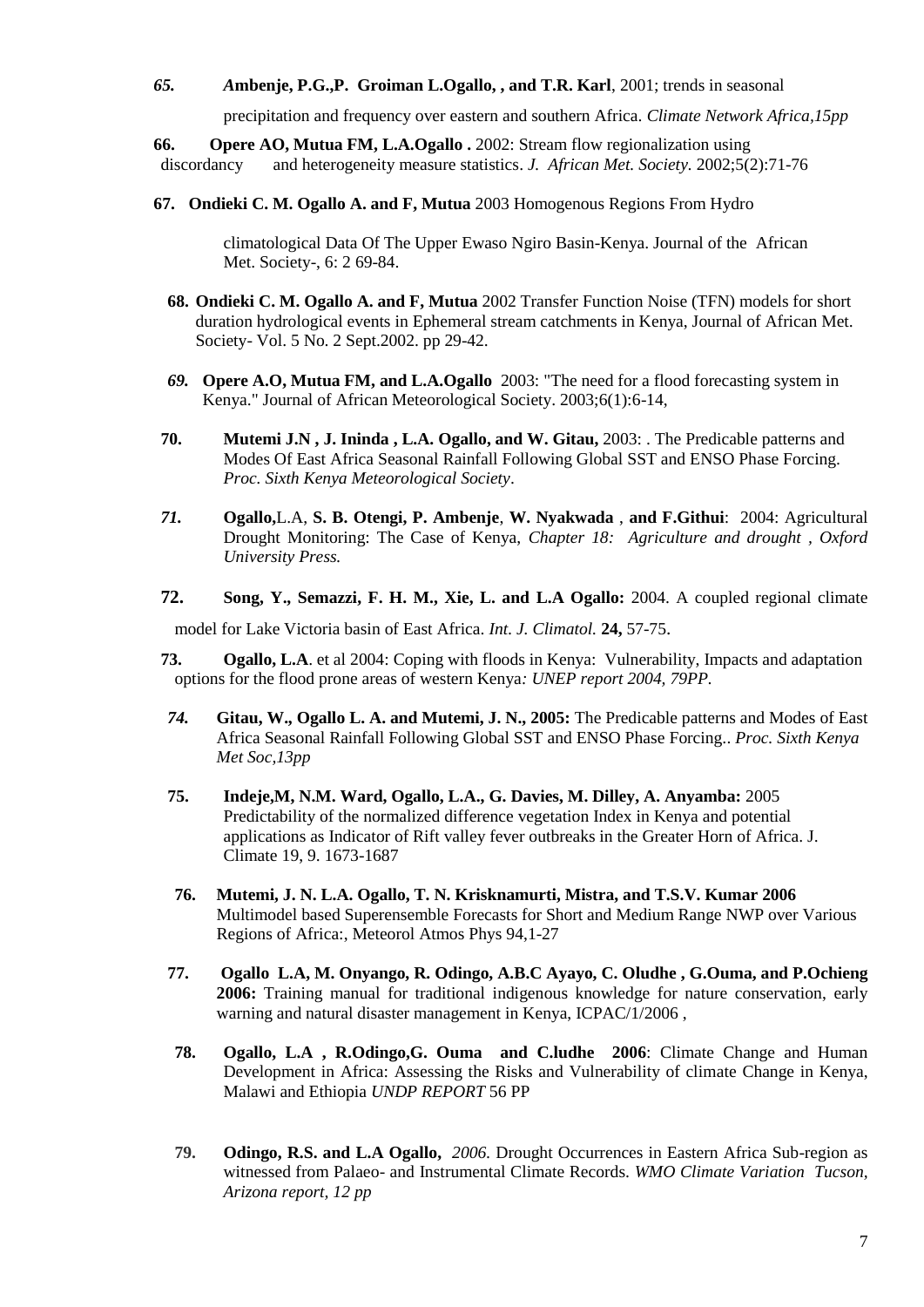- **80. Owiti, Z. O. and Ogallo L. A., J.Mutemi, 2007**: Dynamical Aspects of Indian Ocean Dipole and East African Rainfall Anomaly Linkages. Journal of the Kenya meteorological Society.1, 14-19.
- **81. Ouma G. O. and L. J. Ogallo 2007:** Desertification in Africa, *POST, Kenya: Promotion of Science and Technology,* Vol. XIII No. 1, 22 – 25
- **82. Patt A. G., L. Ogallo, M. Hellmuth, 2007** Learning from 10 Years of Climate Outlook Forums in Africa, *Science* , Vol. 318. no. 5847, pp. 49 – 50
- **83. Ouma G, and L.A Ogallo,** 2007: Desertification in Africa. *Promotion of Science and Technology (POST). 2007;* Vol. XIII (No.1):22-25 .
- **84. Ogallo L.A 2007** sustainability of regional climate outlook forums (RCOFS): *WMO/CLIPS RCOFS Review***,** 12pp
- **85. Mutemi JN, Ogallo LA, Krishnamurti TN, Mishra AK, Kumar VTSV**.2007: Multimodel based superensemble seasonal climate forecasts for various regions of Africa. Met. Atmos Phys.;95:87-113
- **86. Ouma, G. O., and L.A.Ogallo : 2007.** Desertification in Africa, IGAD Climate prediction and Application Cente , UNCCD Report, 6pp
- **87. Awange, J.L., J. Aluoch, L.A. Ogallo, M. Omulo, and P. Omondi.** 2007. Frequency and severity of drought in the Lake Victoria region, Kenya and its effects on food security. *Climate Research 33 (2):* 135–142.
- **88. Ogallo L.A., R. Odingo, G. Ouma and C. Oludhe** 2007: Climate Change and Human Development in Africa: Assessing the Risks and Vulnerability of climate Change in Kenya, Malawi and Ethiopia, UNDP Report 56pp
	- **89. Omondi, P and L.A. Ogallo 2007 :** Progress in the Seasonal Rainfall Prediction for the Greater Horn of Africa Region, Report of the WCRP Workshop on Seasonal Prediction, Barcelona, Spain 13pp
	- **90. Awange, J. L., Omondi P. A., Ogalo, L. A., Kwang, B., Were, P., Omute, P. and Omullo**, M., 2008: Falling Lake Victoria water levels: Is climate a contributing factor? *Climatic Change , 89, 281-297*
	- 91. Ogallo, L.A, P. Bessemoulin, JP. Ceron, S. Mason, and S. J. Connor, 2008: Adapting to Climate Variability and Change: The roles of Regional Climate Outlook Forum processes. *WMO Bulletin, 57 (2),* 93-102
	- **92. Gitau W, Ogallo L, J.N Mutemi** 2008. Intraseasonal characteristics of wet and dry spells over Kenya.*Journal Kenya Met Soc 2(1):* 19–30
	- **93. Owiti Z.,L.A Ogallo, and J.Mutemi** 2008. Linkages between the Indian Ocean Dipole and East African Seasonal Rainfall Anomalies Kenya.*Journal Kenya Met S*oc 2(1): 1-18
	- *94.* **Ogallo, L.A. 2008:** Managing Drought Risk: Lessons and Experiences from IGAD Climate Prediction and Applications Centre (ICPAC) in the Greater Hon of Africa. *ISDR report,* 10pp
	- **95. Omeny P, L.A,Ogallo, R. Okoola, H. Hendon and M. Wheeler 2008**: East African rainfall variability associated with the Madden-Julian oscillation. Kenya. *J. Kenya Met Soc* 2,1, 105- 114
	- **96. Ogallo L.A., 2009** Climate variability and change in Africa: a review of potential impacts on terrestrial water resources Proceedings of the of the 2008 Groundwater and Climate in Africa Conference Kampala, *IAHS Publ*. 334,47-51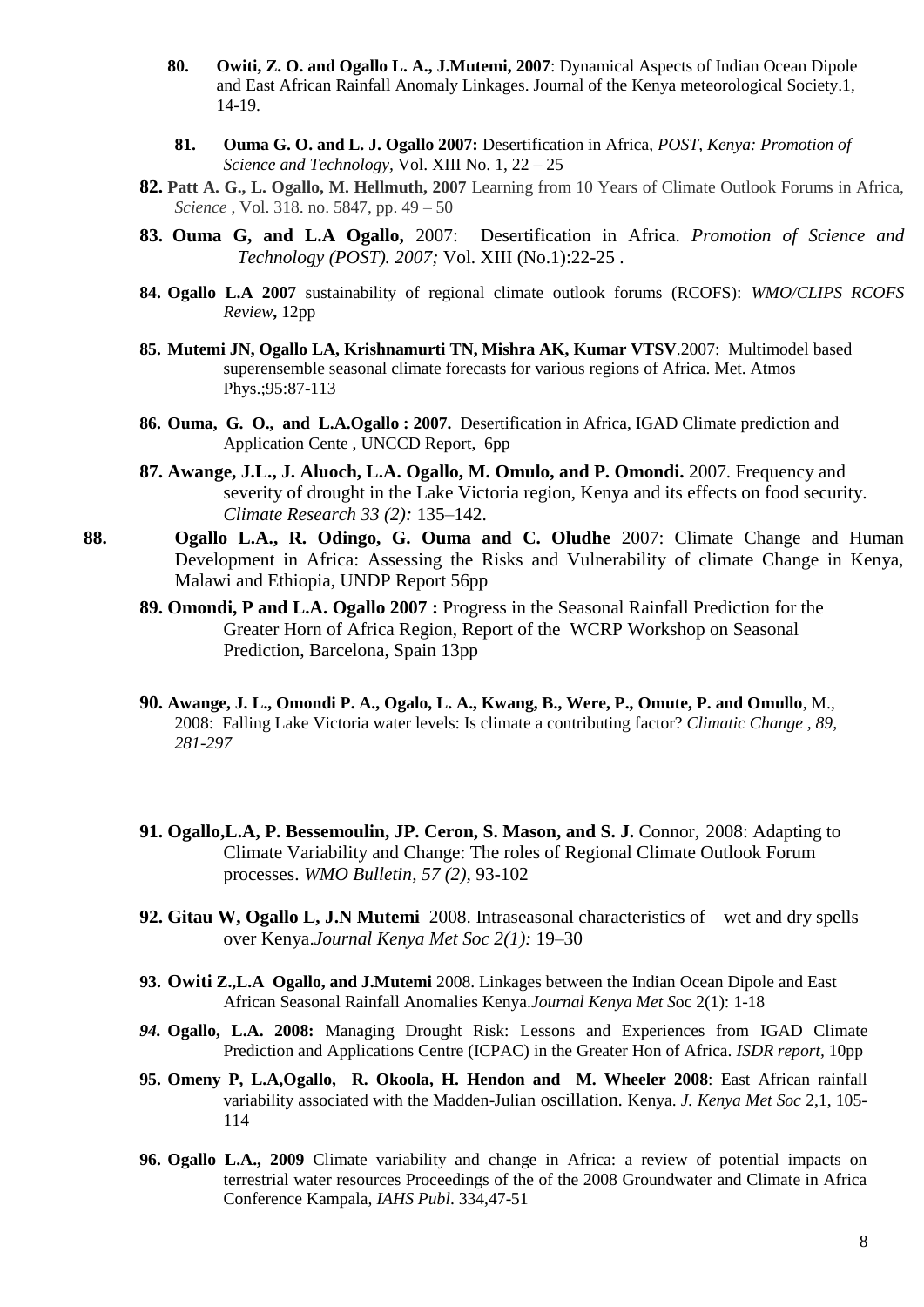- **97. Ogallo, L.A. 2009:** Climate Risk Assessment for Development and Financial Institutions in Africa *WMO climate risk management training workshop report, Tunis, Tunisia*, 8pp
- **98. Ogallo, L.A. and C. Oludhe, 2009**: Climate information in decision-making in the Greater Horn of Africa: Lessons and experiences. *WMO Bulletin, 58*(3), 1-5.
- **99. Nyakwada W., Ogallo L.A , and R. Okoola, 2009** : [The Atlantic-Indian Ocean Dipole and it's](https://profiles.uonbi.ac.ke/rokoola/publications/atlantic-indian-ocean-dipole-and-its-influence-east-african-seasonal-rainfall)  [Influence on East African Seasonal Rainfall.](https://profiles.uonbi.ac.ke/rokoola/publications/atlantic-indian-ocean-dipole-and-its-influence-east-african-seasonal-rainfall) *J Meteorology and Rel Sciences*. 2009;3:21-35.
- **100. Ogallo L.A., R.Odingo, and C .Oludhe 2009** Climate change science : detection, attribution and evidence of climate change CCAA/*IDRC Document Number: 239247*
- **101. Ogallo L.A., R.Odingo, and C .Oludhe 2009**: Climate change adaptation *CCAA/IDRC Number*: 129163
- **102. Ogallo L.A., R.Odingo, and C .Oludhe 2009:** Climate change impacts and vulnerability in Africa *CCAA/IDRC Number*: 129165
- **103. Ogallo L.A., R.Odingo, and C .Oludhe 2009** Climate risk evaluation methods and tools . *CCAA/IDRC Number*: 129166
- **104. Ogallo L.A., R.Odingo, and C .Oludhe 2009** : 2009 Downscaling of climate variability and change *. CCAA/IDRC Number*: 129167
- **105. Omondi P, L Ogallo, R. Okoola 2009** Decadal Rainfall Variability Modes in observed Rainfall Records over East Africa and their Predictability using Sea Surface Temperature *J.Kenya Meteorol. Soc.,* 3 37-54 (2009)
- **106. Ogallo L.A, P.A. Omondi and R. Kolli; 2009:** Practical applications of seasonal to inter-annual climate predictions on regional and national scales : A Greater Horn of Africa perspective . *J Hydrology***, 464/465, 140 – 156**
- **107. Ogallo, L.A. 2009:** Climate variability and change in Africa: a review of potential impacts on terrestrial water resources Ground water and climate in Africa, *IAHS,334*.,1-6
- **108. Murray V., Beddington J. Roth C. Schneider J., Shi P. , I Onishi T., Wenger T., and W. Ammann. and L.A.Ogallo, 2009:** Reducing Disaster Risks through Science: Issues and Actions, *Report of the UNISDR Scientific and Technical Advisory Group:<http://www.unisdr.org/files/> 11543\_STCR,*
- **109. Ogallo L.A, R. Odingo, C. Oludhe and G.Ouma 2010:** Training manual on integrated climate risk assessment for climate change adaptation: 2010 ICPAC /1/2010 *CCAA/IDRC/ DFID* 93pp
- **110. Onyango M., Ouma G., L Ogallo** 2010: Science of the Elders, Kenya's Nganyi working with scientists to forecast the weather *Alternatives Journal, 36* (4), 11-14
- **111. Oludhe, C., Ogallo, L., Ambenje, P., Atheru, Z. and W.Gitau:** 2010: State of Eastern Africa climate in 2009 . *Bull. America Meteorological Society*,91,2010
- *112.* **Ogallo L.A; Odingo R and C. Oludhe** 2010.Framework /Programme for UNEP articulating climate Change daptation issues in Africa: *Report on UNEP climate change Framework /Programme, 53PP,UNEP*
- **113. Wandiga S.O, Opondo M, Olago D., Githeko A., Githui F., Marshall M., Downs T., Opere A., P.Z. Yanda, R. Kangalawe, R Kabumbuli, J.K. Kathuri, E. Apindi, L. Olaka, L Ogallo, P. Mugambi, R Sigalla, R. Nanyunja, T. Baguma, P. and Achola:** 2010 Vulnerability to epidemic malaria in the highlands of Lake Victoria basin: the role of climate change/variability, hydrology and socio-economic factors *Climatic Change*, 99:473–497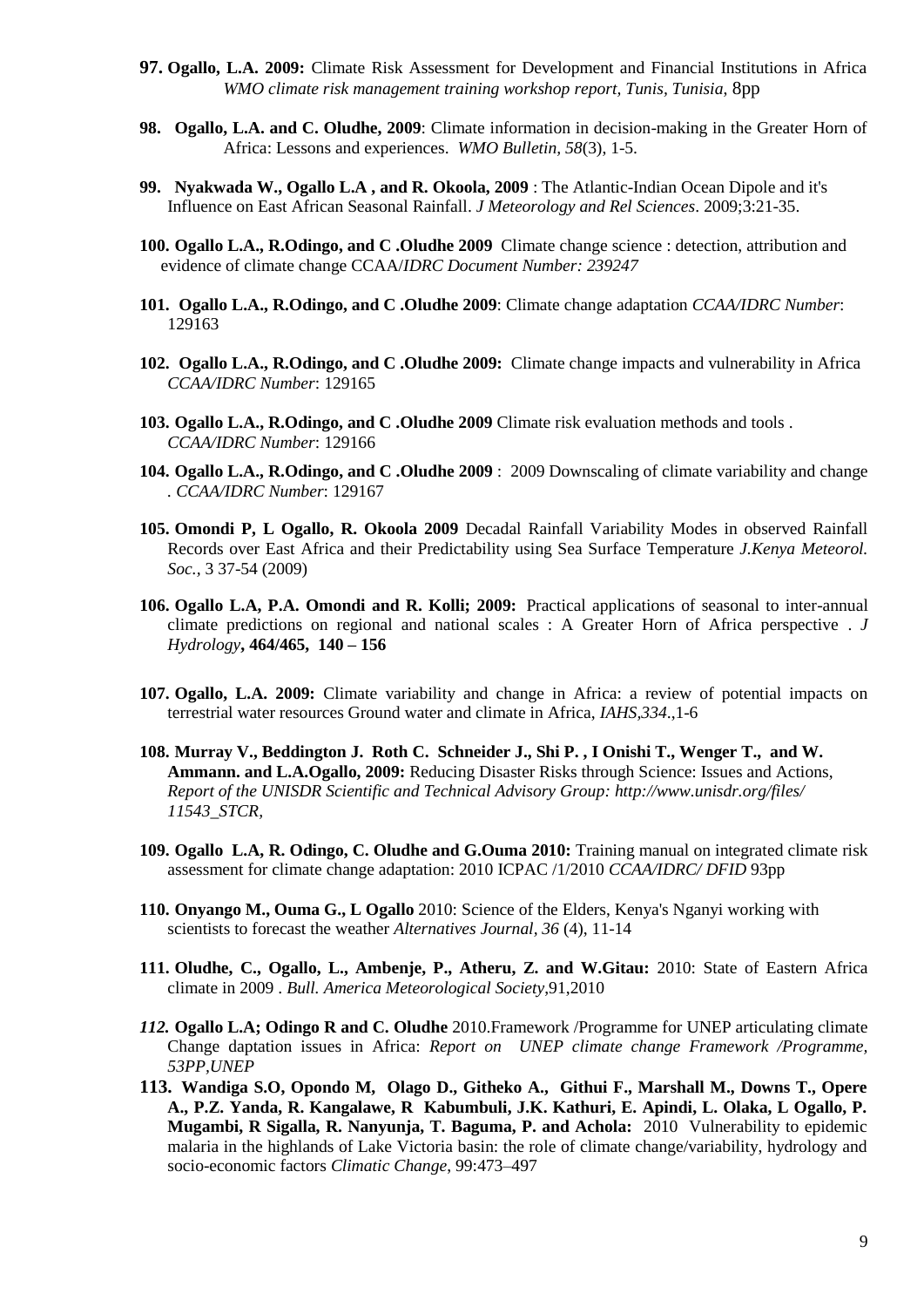- **114. Ogallo L.A., P. Omondi and R. Kolli,** 2010: Practical applications of seasonal to interannual climate predictions on regional and national scales: a greater horn of Africa perspective, Report WMO regional climate report; Antalya, Turkey,15pp
- **115. Gitau W., Oludhe C., Ogallo L.A. Z. Atheru, P., A.mbenje**: 2011 :Regional state of Climates over Eastern Africa in 2010. *Bull America Meteorological Society*. 2011;92.
- **116. Oludhe, C.; Babatunde A.; Oguntunde P.; Ogallo, L; Speranza I and Chinwe** 2011:Addressing Climate Change Challenges in Africa: A Practical Guide Towards Sustainable Development UNEP, [http://www.unep.org/roa/amcen/docs/ publications/ guidebook\\_Climate Change](http://www.unep.org/roa/amcen/docs/%20publications/%20guidebook_Climate%20Change)
- **117. Girmaw Bogale · Seleshi B. Awulachew · Tufa Dinku · Buruhani S. Nyenzi** · L Ogallo 2011: Assessment of Africa's Climatic Records and Recording Networks Including. Strategic for Rescuing of Climatic Data *ECA/ACPC Working Technical paper No3*., 21pp
- **118. Gitau W., Oludhe C., Ogallo L.A. Z. Atheru, P., A.mbenje:** 2012: Regional state of Climates over Eastern Africa in 2011. *Bull. America Meteorological Society*. 2012; 93(7):S180-S182.
- **119. Omondi P.,Ogallo L.A., Anyah R., Muthama J.M., and J.** Ininda 2012 Linkages between global sea surface temperatures and decadal rainfall variability over Eastern Africa region *International Journal of Climatology:* 33,8, PP 2082–2104.
- **120.** *Ziervogel G. , Opere A.* **Chagonda I.; Churi J.; Ndieye A.; Houenou B.; Hounkponou S.; Kisiangani E,. Kituyi E.; Lukorito L.; Macharia A.; Mahoo M.; Majule A.; Mapfumo P.; Mtambanengwe P.; Mugabe F.; Ogallo L.A; Ouma G.; Sall A;and G. Wanda:** 2012 *:*Integrating meteorological and indigenous knowledge-based seasonal climate forecasts for the agricultural sector<http://www.idrc.ca/EN/> *Resources/ Publication,799*
- **121. Omondi, P., Awange, J.L., Ogallo, L.A., Okoola, R.A., Forootan,** E., 2012. Decadal rainfall variability modes in observed rainfall records over 88. East Africa and their relations to historical sea surface temperature changes. *J. Hydrol.,* 09, 140-156
- **122.Omondi P.,Ogallo L.A., Anyah R., Muthama J.M., and J. Ininda** 2012 Linkages between global sea surface temperatures and decadal rainfall variability over Eastern Africa region *International Journal of Climatology*: 33,8, 2082–2104.
- **123.Ogallo, L.A**. 2012: Use of innovations in enhancing communities drought response and resilience. *Global Forum, Mapping Global risks*, 20pp
- **124.Graham R. and L.A. Ogallo** 2012: Examples of seasonal forecast training materials from the ICPAC-UK Met office Hadley centre training workshop; Commission for basic systems, Report of the expert team on extended and long-range forecasting, *CBS-DPFS/ET-ELRF:* Doc. 8.4(1), 7pp
- **125. Mwesigwa J.B., Onyango, M, Oduor J., S. Mwangi , J. Ayieko , M. Onyango, F. Ogambi, N. Ole Ntiati and L. A. Ogallo,** 2012: New Approaches for Improving Farmers' Livelihoods through Timely and Proper Use of Weather Forecast Information – Pilot Case in Kenya , *Proc. Third RUFORUM Biennial*, 12pp
- **126. Murray V.; Beddington J. , Roth C. Schneider J., Shi P. , i Onishi T., Wenger T., ,W. Ammann., and L.A.Ogallo:** 2013: Using Science for Disaster Risk Reduction. *Report of the UNISDR Scientific and Technical Advisory Group*, 44pp
- **127. Ouma G. O., Ogallo, L., Maria, O., Achola, P., Wayumba, G., Ochieng', J. P., Mbeva, J., Mwangi, S., Abong'o, B.O. and P. Nyamenya,** 2013: Coping with local disasters using indigenous knowledge: Experiences form the Nganyi Community of Western Kenya. *LAP LAMBERT Academic Publishing.*  ISBN 978-3-659-45101-0.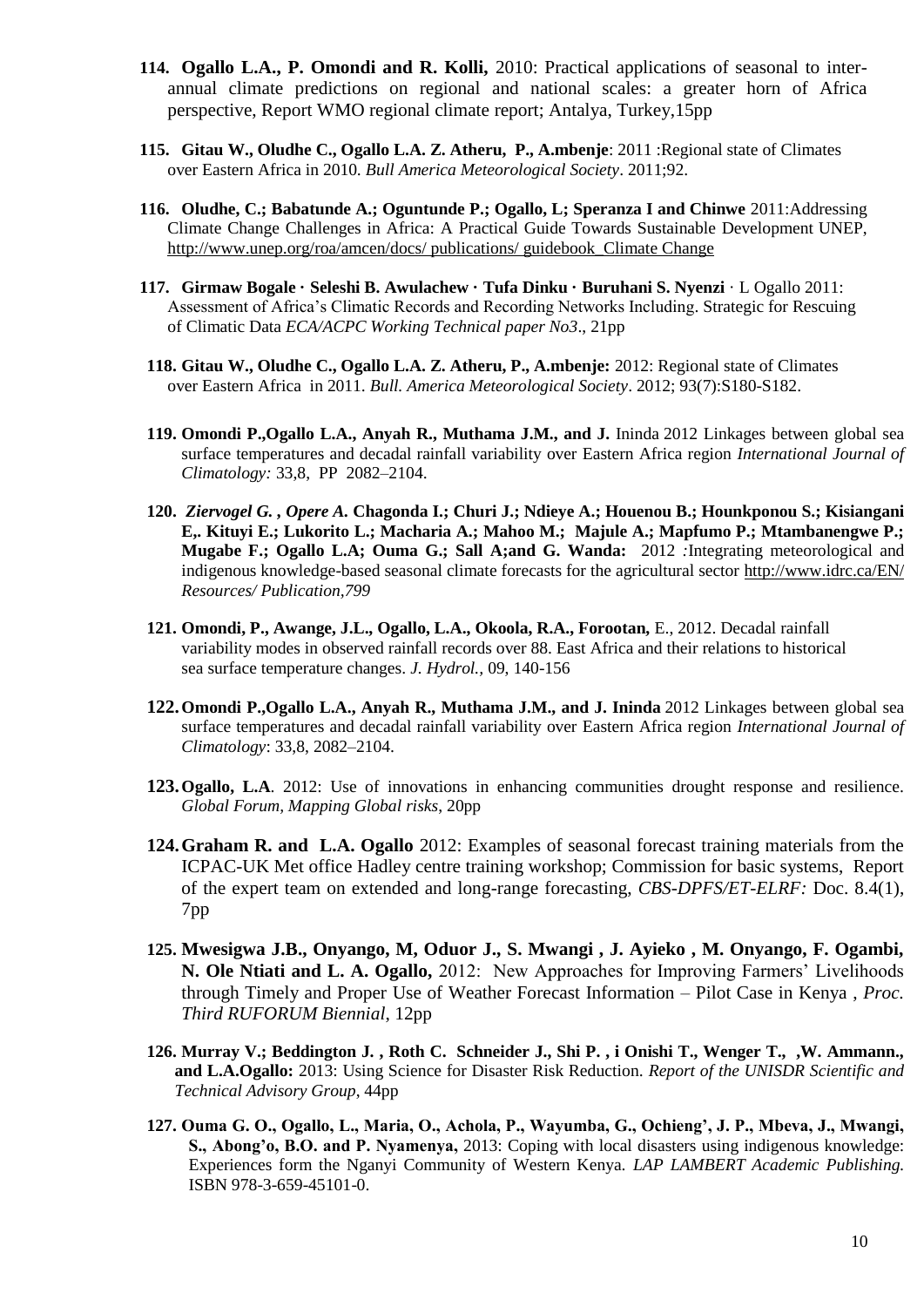- **128. Mwesigwa J.B., Ogallo L.A, Ouma G., Onyango M., Mwangi S, Wayumba W., Mbeva J., Ochieng' P., Achola Pala, and Peter Nyamenya,** 2013 Community-based climate monitoring services in support of resilient community livelihoods and sustainable ecosystems, UNEP report,2013
- **129. Ogallo L.A., R. Odingo, and C. Oludhe**: 2013 Report on the Development of comprehensive Framework /Programme for UNEP articulating climate change adaptation issues in Africa, *UNEP report 2013*, 54pp
- **130. Omondi P., J.L. Awange, L.A. Ogallo, J. Ininda, and E. Forootan**, 2013:The influence of low frequency sea surface temperature modes on delineated decadal rainfall zones in Eastern Africa region *[Advances in Water Resources](http://www.sciencedirect.com/science/journal/03091708)*, [54,](http://www.sciencedirect.com/science/journal/03091708/54/supp/C) 161–180
- **131. Gitau W., Oludhe C., Ogallo L.A. Z. Atheru, P., A.mbenje**: 2013:Regional state of Climates over Eastern Africa in 2011. *Bull. America Meteorological Society*. 2013,;94
- **132. Gitau W., Ogallo L., Camberlin P.,and R. Okoola**: 2013: Spatial coherence and potential predictability assessment of intraseasonal statistics of wet and dry spells over Equatorial Eastern Africa. *International Journal of Climatology:*33 (12) :2690-2705
- **133.Omondi, P., Ogallo, L. A., Anyah, R., Muthama, J. M. and J. Ininda**, 2013: Linkages between global sea surface temperatures and decadal rainfall variability over Eastern Africa region. *Int. J. Climatol.,* 33 (8), 2082-2104.
- **134. Omondi R,A ,Awange J, Forootan E., Ogallo L.A, Barakiza R, Girmaw G.B, Fesseha I, Kululetera V, Kilembe C., Mbati M.M, Kilavi M, King'uyu S.M , Omeny P.A , Njogu A.,Eldin Badr M., Musa T.A, Muchiri P, Bamanya D. and E. Komutunga** 2014: Changes in temperature and precipitation extremes over the Greater Horn of Africa region from 1961 to 2010 *International J. Climatology*,34,4, pp 1262–1277,
- **135. Kipkogei O, A Bhardwaj, Kumar, V,A Ogallo, L.A., J Opijah, F.J., Mutemi, J.N, T N Krishnamurti,2014:** Improving Multimodel Medium Range Forecasts over the Greater Horn of Africa Using the FSU Superensemble, *J. Meteorology and Atmospheric Physics,* MAAP-D-14-00094, 32pp
- **136. Gitau, W, L. Chang'a, C. Oludhe, L.A. Ogallo, Z. Atheru, P. Ambenje, A. Kijazi, H. Ng'ongolo, P. Luhunga, and P. Levira** 2014 : Easter Africa climate in 2013:[in in the "State of the Global Climate in 2013"]. *Bull. Amer. Meteor. Soc.,* 95 (7), 176-178
- **137. Camberlin P., Gitau W., Oettli P, Ogallo L.A. and B. Bois:** 2014: Spatial interpolation of daily rainfall stochastic generation parameters over East Africa. *Climate Research. 2014*; 59(1):39- 60.
- **138. Otieno, G.L.1,, Opijah, F.J., Mutemi, J.N., Ogallo, L.A.,2 Anyah, R.O., Ongoma, V. and Sabiiti, G. 2014** Seasonal rainfall forecasting using the Multi-Model Ensemble Technique over the Greater Horn of Africa*, International J. Physical Sciences* , 2(6), pp. 095-104
- **139. Opijah, F. J., Mutemi, J. N., and L.A Ogallo,.**2014. Application of the Ems-Wrf Model in

Dekadal Rainfall Prediction over the GHA region. *Africa Journal of Physical Sciences* 

1,1,17-24

- **140. Githeko A.K, Ogallo L., Lemnge M., Okia M., and E. N. Ototo:** 2014: [Development and](http://www.researchgate.net/publication/264986640_Development_and_validation_of_climate_and_ecosystem-based_early_malaria_epidemic_prediction_models_in_East_Africa)  [validation of climate and ecosystem-based early malaria epidemic prediction models in East](http://www.researchgate.net/publication/264986640_Development_and_validation_of_climate_and_ecosystem-based_early_malaria_epidemic_prediction_models_in_East_Africa)  [Africa.](http://www.researchgate.net/publication/264986640_Development_and_validation_of_climate_and_ecosystem-based_early_malaria_epidemic_prediction_models_in_East_Africa) *Malaria J.* 08/2014; 13(1):329- 349
- **141. Ogallo L.A., R. Odingo, G.Ouma and C. Oludhe**: 2014: Draft African Strategy on Climate Change, *African Union Commission (AUC),*121 pp
- **142. Sheffield, J., Wood, E.F., Chaney, N., Guan, K., Sadri, S., Yuan, X., Olang, L., Amani, A., Ali, A., Demuth, S., Ogallo, L**. 2014: A drought monitoring and forecasting system for sub-Sahara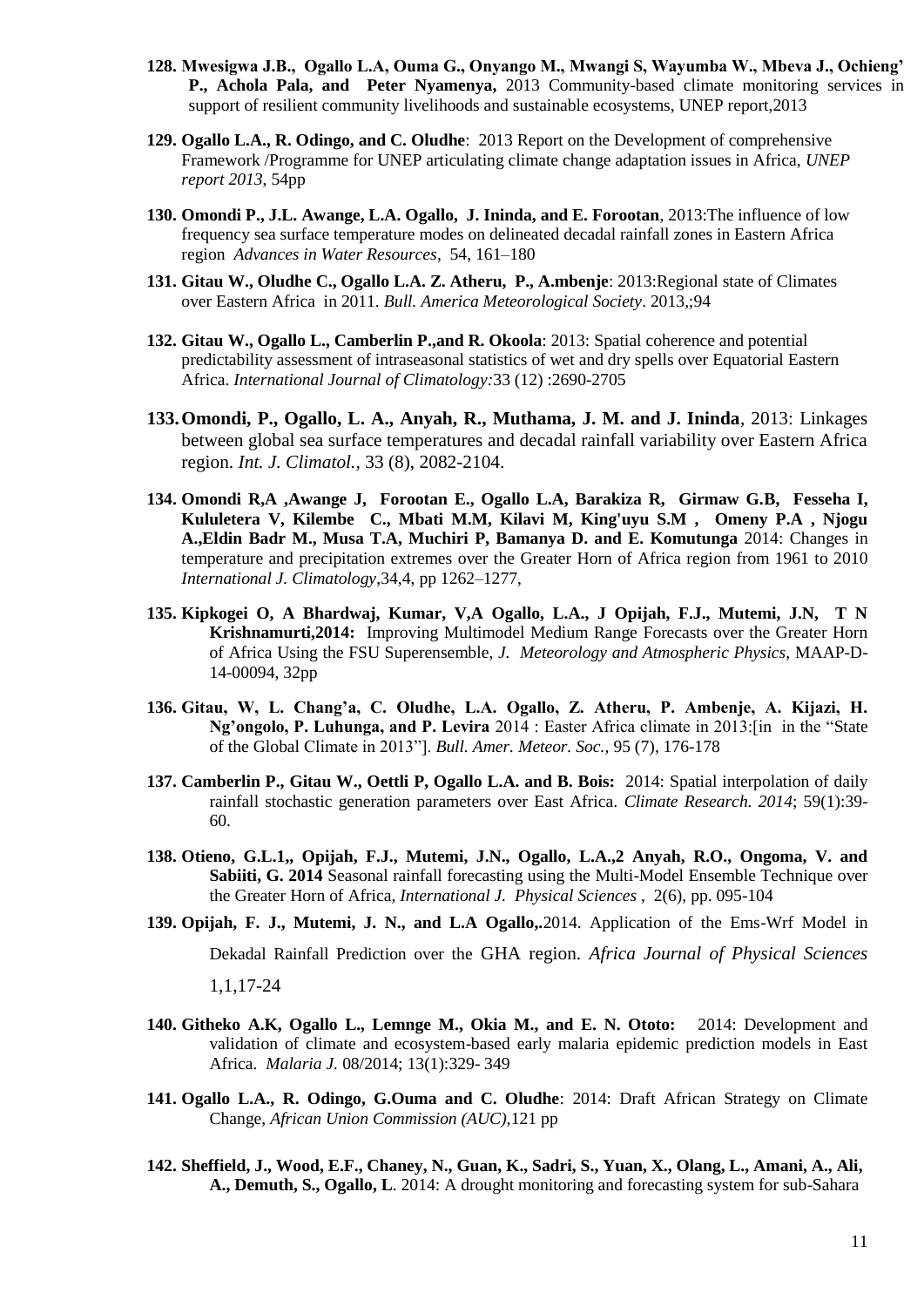African water resources and food security *Bull. American Meteorological Society 95*, 6,861 - 882

- **143.Aitsi-Selmi A., V. Murray, K. Blanchard, D Wenger, P. Basabe, C Roth, J. Schneider, P. Shi, T. Onishi, W. Amman, D. Al-Khudhairy, A. Revi and L. A.Ogallo** 2015: Science is used for disaster risk reduction, *UNISDR Science and Technical Advisory Group Report 2015*, 48pp
- **144. Otieno G. F Opijah, J Mutemi, A Guleid, G. Sabiiti, J. Ouma , L Ogallo, E Wabwire and A. Onyango** 2015: Extreme Rainfall Assessment using Global Climate Models over the Greater Horn of Africa, *Ethiopian e-Journal for Research and Innovation Foresight.* Vol 7, no 1, 55 -65
- *145.***Ogallo L and Oludhe** 2015: Science and technology needs, gaps and opportunities for building post-2015 climate change resilient development agenda for Kenya: 4<sup>th</sup> *National Science Week on evidence-based solutions to science and technology development in the post-2015 agenda in line with the Kenya 2030 , 11- 15 May Nairobi.*
- **146.Ouma,G., L. Ogallo, M. Onyango, S. Mwangi,G. J. Mbeva, P. Ochieng', Achola Pala, P. Nyamenya,** 2015: Community-based climate monitoring services and early warning system: The Case of the Nganyi Community, *UNISDR Scientific and Technical Advisory Group Case Studies* 2015 Report, 5pp
- **147.Ogallo L.A. 2015**: Our common future under a changing climate over the Greater Horn of Africa, *Proc. 12th KMS International Conference on Meteorological Research, Applications and Services ,10pp*
- **148. Gitau W., P. Camberlin, L Ogallo, and R. Okoola** 2015: Oceanic and atmospheric linkages with short rainfall season intraseasonal statistics over Equatorial Eastern Africa and their predictive potential, 2015: *International Journal of Climatology:* 35 (9), 2382- 2399
- **149.Kipkogei O., A. Bhardwaj, V. Kumar, L. A. Ogallo, F.J. Opijah, J.N. Mutemi and T.N. Krishnamurti** 2016: Improving Multimodel Medium Range Forecasts over the Greater Horn of Africa Using the FSU Superensemble, *Meteorol & Atmos Phys* , 128(4), 441–451.
- **150.Sabiiti G., J. Ininda , L. Ogallo, F Opijah, A Nimusiima, G Otieno, D. Ddumba, J Nanteza, C. Basalirwa**, 2016: Empirical Relationships between Banana Yields and Climate Variability over Uganda, *J. Agricultural Sciences*, 7, 03-13,
- **151.** O**luoko-Odingo, A., L A Ogallo, C Oludhe, R S Odingo** , 2016: Climate Risks, Gender Perspectives and Livelihoods in the Greater Horn of Africa Publication: *Amazon, , ISBN/EAN13*: 1534708138 / 9781534708136, 222pp
- **152. Ogallo,L.A.. B. S. Nyenzi, and F. Semazzi** 2016: Legacy of the late Prof. Godwin Olu Patrick Obasi in championing past and present climate services pioneers in Africa. UNECA/ACP Sixth Conference on Climate Change and Development in Africa (CCDA-VI), 12PP
- **153.** O**may P.O, L. A. Ogallo, Oludhe C., Gitau W. ,** 2016; Temporal and Spatial Characteristics of the June-*August Seasonal Rainfall and Temperature over South Sudan J. Meteorol. Related. Sci.,* 9:2:35-49 ,